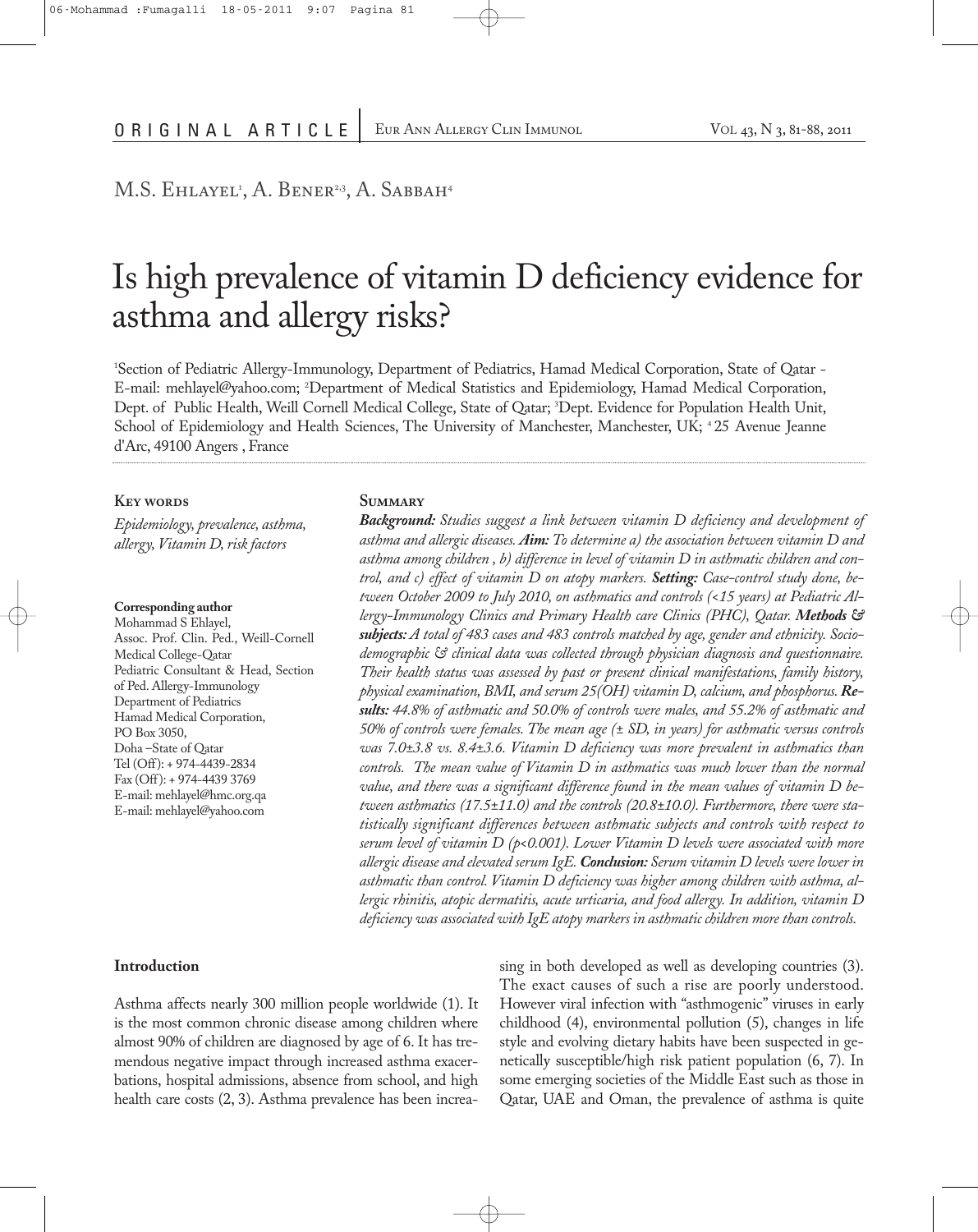elevated reaching 19.8%, 13.6% and 20.7% (8-12), respectively. These rates are comparable to those in some of the industrialized or westernized countries (1).

Vitamin D deficiency is a major health problem noticed in many parts of the world (13). It is not restricted to sunshine-limited regions of the globe. It is still commonly seen in sunshine-abundant areas such as Asia-Pacific (14), Indian subcontinent (15), Africa and Middle East regions (16). There are several studies indicating that in the Gulf region, vitamin D deficiency is quite common among people especially in Qatar (17-19), Kuwait (20), UAE (21), and Saudi Arabia (22). The exact causes of such a high rates are not known. However, it is speculated that maternal deficiency during pregnancy (23), poor oral supplementation of vitamin D during childhood, and restricted exposure to sunshine might be risk factors for Vitamin D deficiency in children in this region (9, 17, 19). The aim of this study was a) to use a case-control design to find the association between vitamin D and asthma and allergic diseases, b) to study the difference in level of vitamin D in asthmatic & allergic children and control subjects, and c) to determine whether vitamin D level correlates with markers of atopy.

### **Subjects and methods**

This is a case-control study which was designed to determine the relationship between vitamin D and asthmatic in young Qatari population below 15 years of age. The survey was conducted over a period from October 2009 to July 2010. This current study based on the 483 asthmatic cases and matched with age, gender and ethnicity of 483 control subjects.

The study was approved by the Hamad General Hospital, Hamad Medical Corporation. All human studies have been approved by the Research Ethics Committee and have therefore been performed in accordance with the ethical standards laid down in the 1964 Declaration of Helsinki. All the persons who agreed to participate in this study gave their informed consent prior to their inclusion in the study.

# **Data collection**

#### *Selection of asthmatic subjects*

The diagnosis of asthma and other allergic diseases such as allergic rhinitis, atopic dermatitis, urticaria and food allergy was based on physician-diagnosis. Asthmatic subjects aged below 15 years were identified from Pediatric Allergy-Immunology. Clinics as a part of cohort study a random sample of 671 asthmatic children approached and 483 gave consent and participated in study with a response rate (72%).

# *Selection of controls*

Control subjects aged below 15 years were identified from community as a healthy and if not ever been diagnosed as asthmatic or if they never used any inhaler or asthmatic medication. This group involved a random sample of 603 healthy subjects who visited the PHC for any reason other than acute or chronic disease, and only 483 subjects included due to the either refusal of the mother or difficulty in drawing blood from very uncooperative subjects; with a response rate (80.1%). The healthy subjects were selected in a way matching to the age, gender and ethnicity of cases to give a good representative sample of the studied population.

# *Laboratory investigation*

For biochemical assessment of vitamin D, the immunochemical method was used for analysis. Subjects were classified into two categories: Vitamin D deficiency which is defined as serum 25-hydroxy vitamin D (25(OH) D is lower than 30 ng/ml and optimum levels are between 30 – 80 ng/ml (15). Venous blood samples were collected into plain tubes, and serum was separated and stored at -70°C until analysis. 25-OHD was estimated using a kit DiaSorin/the Diagnostic Specialist (DiaSorin Corporate Headquarter, Saluggia (Vercelli), Italy). The treated samples were then assayed using a competitive binding radioimmunoassay (RIA) technique. Vitamin D levels were transformed to a log10 scale for data analysis. In descriptive analyses, we also categorized vitamin D levels as deficient (<20 ng/ml), insufficient (20- 30 ng/ml), and sufficient (>30 ng/ml) on the basis of previous recommendations (19-21, 28, 33). Serum levels of these biochemical parameters were determined according to standard laboratory procedures. Furthermore, during the screening period, each patient provided a complete history and a comprehensive examination was performed. Blood was collected for eosinophil count, total serum IgE, and specific IgE levels for a panel of common allergens.

The questionnaire was designed to meet the objective of this study. The survey was conducted by physicians and based on standardized interviews performed by trained health professionals and nurses.The participants were interviewed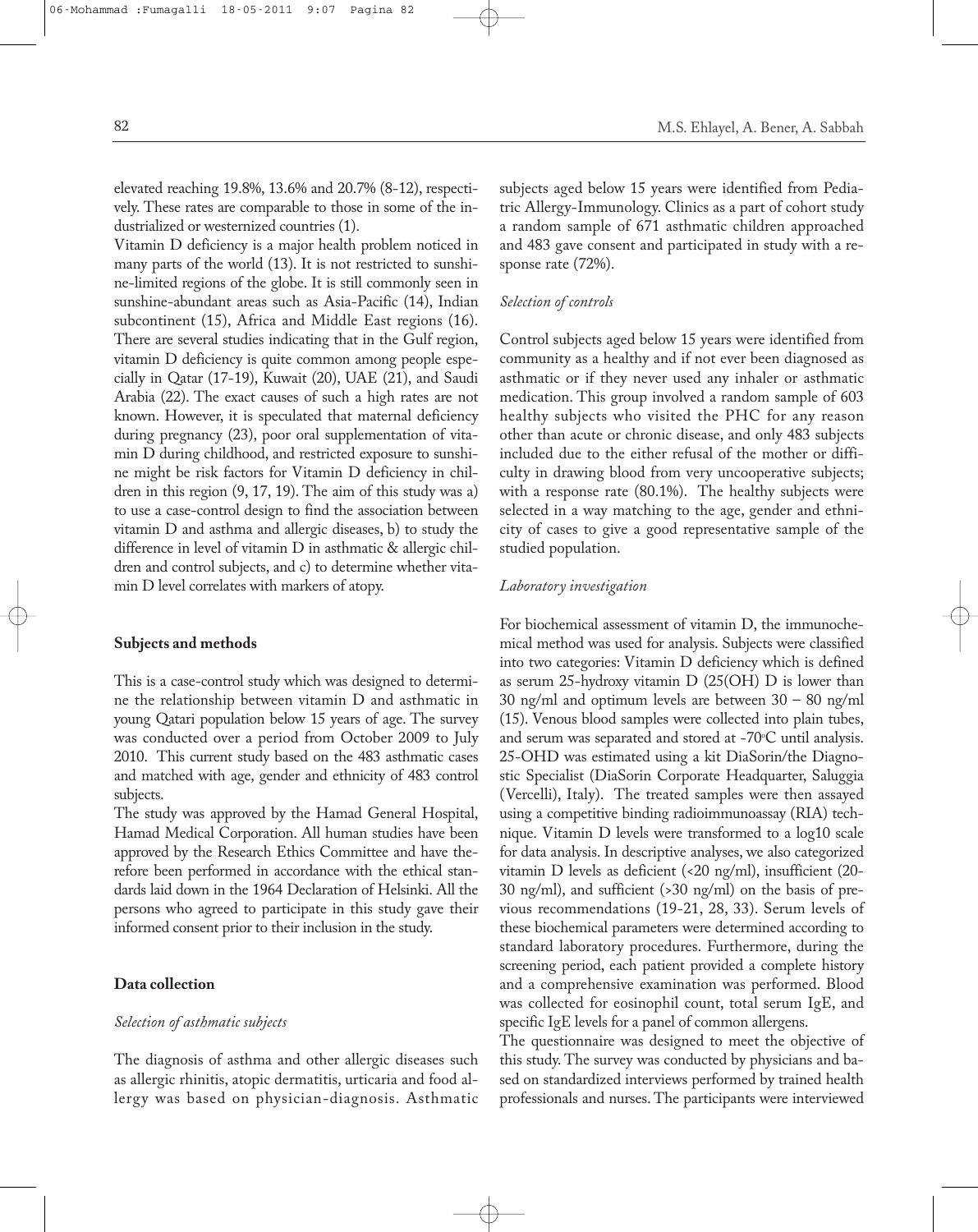by health professionals and nurses concerning their sociodemographic information such as age, gender, place of residence (urban and semi-urban), type of house, monthly income, and consanguinity. Height and weight were measured using standardized methods and all the participants wore light clothes and no shoes for this part of the examination. The BMI was calculated as the weight in kilograms (with 1 kg subtracted to allow for clothing) divided by height in meters squared. Furthermore, information on type of allergic diseases was collected. The survey instrument was then tested on 20 randomly selected on children visiting Ped. Allergy-Immunology Clinics of the Hamad General Hospital (cases) and 20 randomly selected healthy subjects from the children visiting PHC.

Data are expressed as median, geometric mean, arithmetic mean and standard deviation (SD) unless otherwise stated. Student-t test was used to ascertain the significance of dif-

*Table 1 -* Socio-demographic characteristics of the studied asthmatic and control subjects

ferences between mean values of two continuous variables and nonparametric Mann-Whitney test was used. The Fisher's exact test (two-tailed) and Chi-square tests were performed to test for differences in proportions of categorical variables between two or more groups. Pearson's correlation coefficient was used to evaluate the strength of association between variables. The level p<0.05 was considered as the cut-off value for significance.

# **Results**

Of the total number of children surveyed, 44.8% of asthmatic and 50.0% of healthy children were males and 55.2% of asthmatic and 50% of healthy children were females. The mean age  $(\pm SD)$ , in years) for asthmatic versus control children was 7.0±3.8 vs. 8.4±3.6. There were stati-

| Variables*                      | Asthmatic children n=483 (%) | Control children n=483 (%) | p-value |  |
|---------------------------------|------------------------------|----------------------------|---------|--|
| Age group (years)               |                              |                            |         |  |
| 5                               | 204 (42.2)                   | 183 (37.9)                 |         |  |
| $5 - 10$                        | 125(25.9)                    | 118 (24.4)                 | 0.159   |  |
| $11 - 16$                       | 154 (31.9)                   | 182 (37.7)                 |         |  |
| Sex                             |                              |                            |         |  |
| Male                            | 247(51.1)                    | 266(55)                    | 0.245   |  |
| Female                          | 236 (48.9)                   | 198 (45)                   |         |  |
| Body Mass Index(BMI)            |                              |                            |         |  |
| Normal (<85th percentile)       | 335 (69.3)                   | 376 (77.8)                 | 0.008   |  |
| Overweight (85-95th percentile) | 121(25.1)                    | 92(19)                     |         |  |
| Obesity (>95th percentile)      | 27(5.6)                      | 15(3.1)                    |         |  |
| Place of living                 |                              |                            |         |  |
| Urban                           | 439 (90.9)                   | 448 (92.8)                 |         |  |
| Semi-urban                      | 44(9.1)                      | 35(7.2)                    | 0.348   |  |
| Household Income (QR)*          |                              |                            |         |  |
| 5000-9999                       | 131(27.1)                    | 91 (18.9)                  |         |  |
| 10000-14999                     | 153 (31.7)                   | 187 (38.7                  | 0.005   |  |
| >15,000                         | 199 (41.2)                   | 205(42.4)                  |         |  |
| No. of people living at home    |                              |                            |         |  |
| $2 - 5$                         | 118 (24.4)                   | 135 (28.0)                 |         |  |
| $6 - 10$                        | 270 (59.9)                   | 284 (58.8)                 | .023    |  |
| $>10$                           | 95 (19.7)                    | 64(13.3)                   |         |  |
| No. of bedrooms**               | $5.7 \pm 1.7$                | $5.1 \pm 1.8$              | 0.048   |  |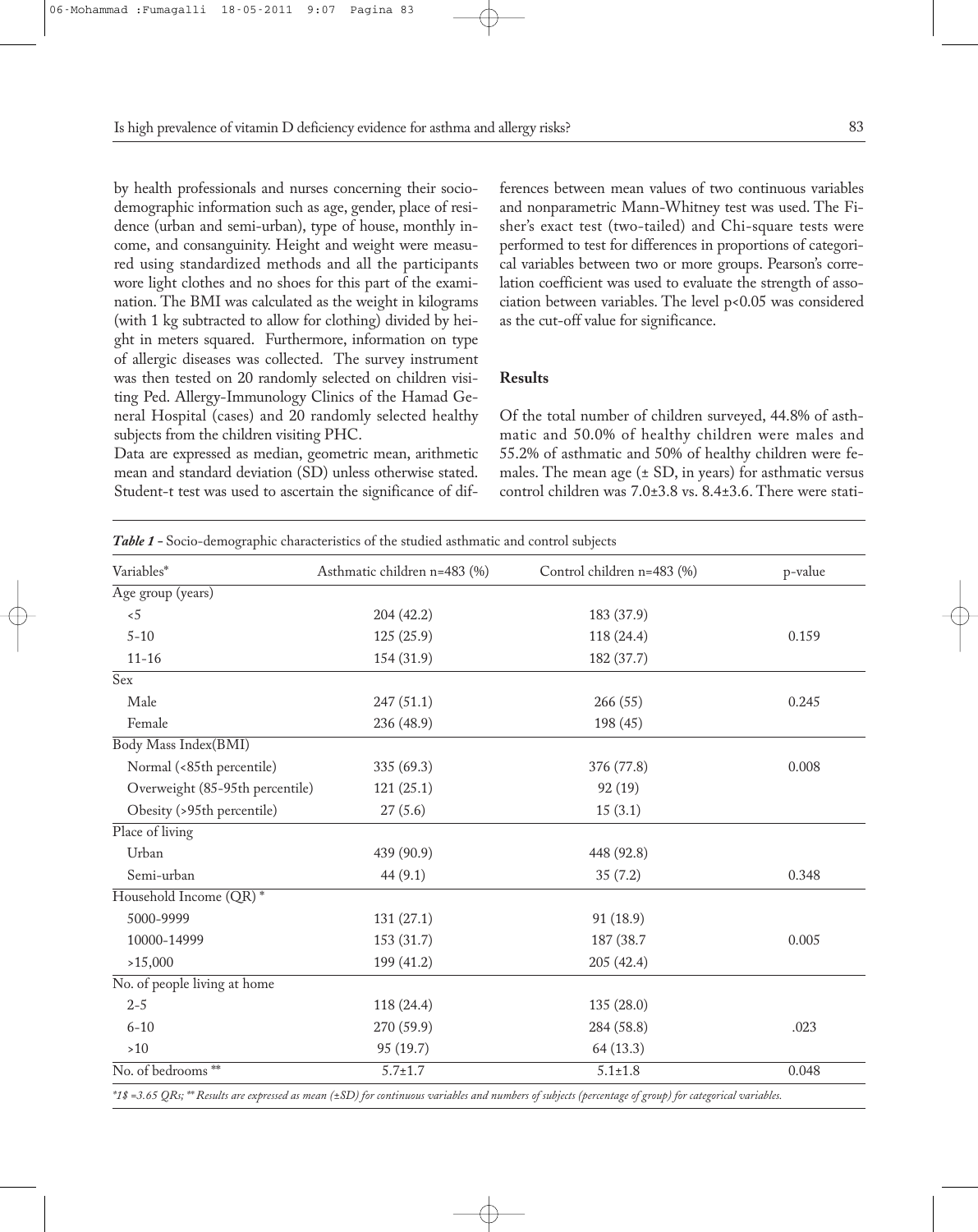stically significant differences between asthmatic and control subjects with respect to BMI (p<0.001).

Table 1 shows socio-demographic characteristics of the studied children according to asthmatic and control subjects.

Table 2 presents allergic diseases in asthmatic and control children studied.

Table 3 shows allergy biomarker values among asthmatic and control children. The study revealed that vitamin D deficiency was considerably higher in asthmatic children compared to healthy children. The mean value of vitamin D in asthmatic children was much lower than the normal value and there was a significant difference found in the mean values of vitamin D between asthmatic (17.5±11.0 with median 16) and control children (26.8±9.9,  $p<0.0001$ ; and with median 25,  $p = 0.006$ ). Besides mean IgE was statistically significant higher in asthmatic compared to control children (p<0.001).

There was significant correlation between vitamin D deficiency and total IgE in asthmatic compared to controls (r=0.232 vs. 0.188, p=0.001).

Table 4 reveals vitamin D level in asthmatic and allergic children compared to control children. Asthma and allergic diseases tended to be higher with lower Vitamin D levels.

| Table 2 - Allergic diseases in asthmatic and control children. |                              |                            |         |  |
|----------------------------------------------------------------|------------------------------|----------------------------|---------|--|
| Variables*                                                     | Asthmatic children n=483 (%) | Control children n=483 (%) | p-value |  |
| Allergic rhinitis                                              |                              |                            |         |  |
| Yes                                                            | 177 (36.6)                   | 95(19.7)                   | 0.0001  |  |
| No                                                             | 306 (63.4)                   | 388 (80.3)                 |         |  |
| Recurrent wheezing                                             |                              |                            |         |  |
| Yes                                                            | 46(9.5)                      | 7(1.4)                     | 0.0001  |  |
| $\rm No$                                                       | 437 (90.5)                   | 476 (98.6)                 |         |  |
| Urticaria                                                      |                              |                            |         |  |
| Yes                                                            | 52(10.8)                     | 10(2.1)                    | 0.0001  |  |
| $\rm No$                                                       | 431 (89.2)                   | 473 (97.9)                 |         |  |
| Food allergy                                                   |                              |                            |         |  |
| Yes                                                            | 40(8.3)                      | 62(12.8)                   | 0.0279  |  |
| No                                                             | 443 (91.7)                   | 466 (87.2)                 |         |  |
| Other allergic diseases                                        |                              |                            |         |  |
| Yes                                                            | 183 (37.9)                   | 39(8.1)                    | 0.0001  |  |
| No                                                             | 300(62.1)                    | 444 (91.9)                 |         |  |

| Biochemistry parameters                           | Asthmatic children n=483 | Control children n=483 | t test value | p-value |
|---------------------------------------------------|--------------------------|------------------------|--------------|---------|
| $Age^*(years)$                                    | $7.7 \pm 3.1$            | $7.9 \pm 3.6$          | 1.082        | 0.146   |
| Serum Vitamin D (ng/ml)*                          | $17.2 \pm 11.0$          | $26.8+9.9$             | $-8.719$     | 0.001   |
| Median of Vitamin D(ng/ml)                        | 16.0                     | 25                     |              | 0.006   |
| Absolute eosinophil count (X10 <sup>3</sup> /ul)* | $512.3 \pm 37.8$         | $481.9 \pm 28.2$       | 0.878        | 0.383   |
| $Log_{10} IgE^*$                                  | $2.0 \pm 0.7$            | $1.7 \pm 0.6$          | 5.369        | 0.001   |
| Median of IgE (kIU/L)                             | 174.5                    | 70                     |              | 0.001   |
| Geometric mean of IgE (kIU/L)                     | 120.1                    | 58.7                   |              | 0.001   |
| White blood cells (X10 <sup>3</sup> /ul)*         | $9.71 \pm 3.3$           | $10.82 \pm 3.6$        | -4.886       | 0.0001  |
| $*$ Results are expressed as mean $\pm$ SD        |                          |                        |              |         |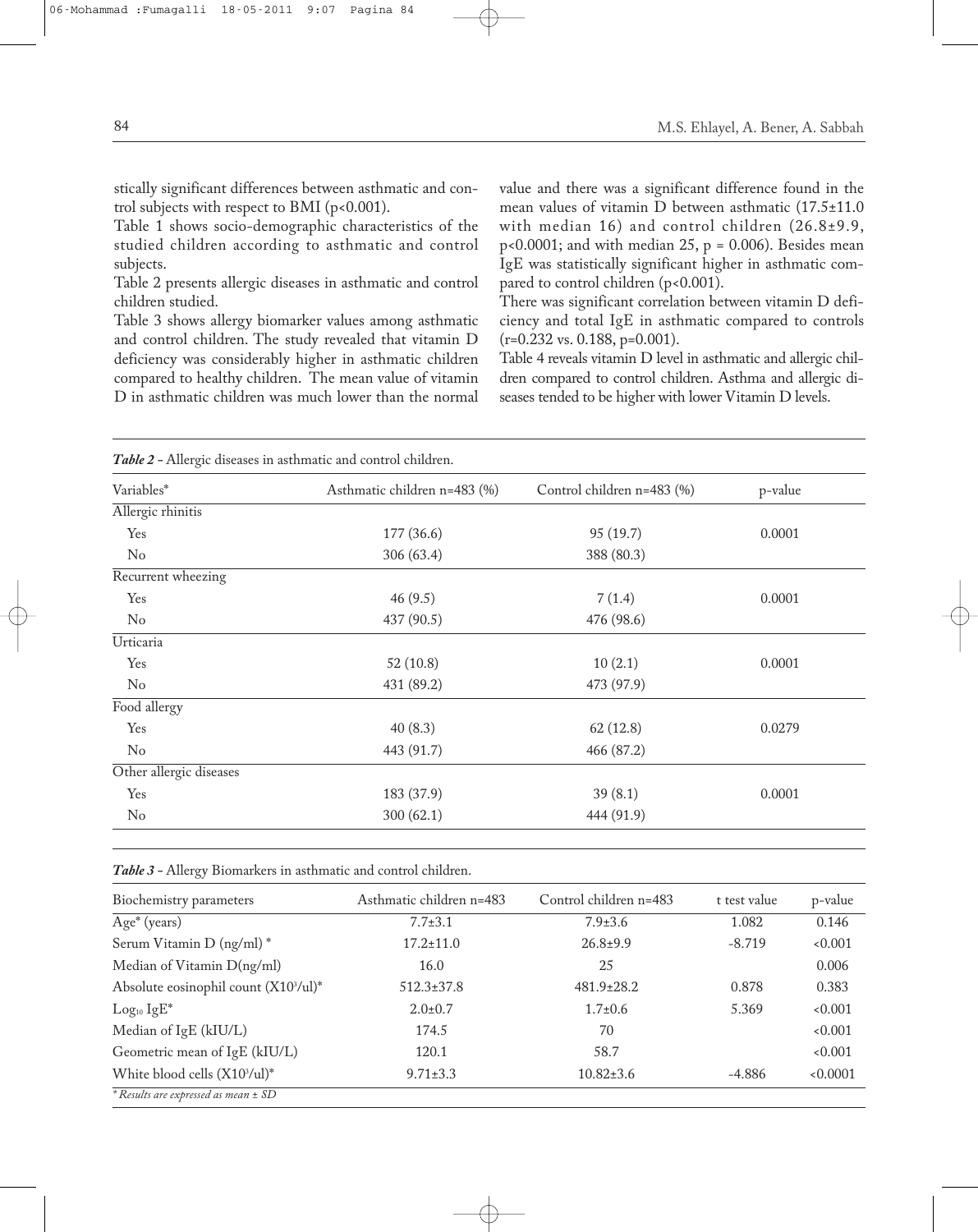| Variables               | Vitamin D deficiency                              |                               |                                   |                                  |         |  |
|-------------------------|---------------------------------------------------|-------------------------------|-----------------------------------|----------------------------------|---------|--|
|                         | Sufficient vitamin D<br>level (30-80) $n = 149\%$ | Mild (20-30)<br>$n = 314 (%)$ | Moderate (10-20)<br>$n = 323 (%)$ | Severe $($ <10)<br>$n = 180$ (%) | p-value |  |
| Asthma                  |                                                   |                               |                                   |                                  |         |  |
| Yes                     | 33(22.1)                                          | 49(15.6)                      | 83(25.7)                          | 38(21.1)                         | 0.019   |  |
| No                      | 116 (77.9)                                        | 265 (84.4)                    | 240 (74.3)                        | 142 (78.9)                       |         |  |
| Allergic rhinitis       |                                                   |                               |                                   |                                  |         |  |
| Yes                     | 48 (32.2)                                         | 77(24.5)                      | 96(29.7)                          | 51(28.3)                         | 0.301   |  |
| No                      | 101(67.8)                                         | 237 (75.5)                    | 227 (70.3)                        | 129 (71.7)                       |         |  |
| Recurrent wheezing      |                                                   |                               |                                   |                                  |         |  |
| Yes                     | 10(6.7)                                           | 15(4.8)                       | 20(6.2)                           | 8(4.4)                           | 0.700   |  |
| No                      | 139 (93.3)                                        | 229 (95.2)                    | 303 (93.8)                        | 172 (95.6)                       |         |  |
| Acute urticaria         |                                                   |                               |                                   |                                  |         |  |
| Yes                     | 8(5.4)                                            | 15(4.8)                       | 22(6.8)                           | 17(9.4)                          | 0.212   |  |
| $\rm No$                | 141 (94.6)                                        | 299 (95.2)                    | 301 (93.2)                        | 163 (90.6)                       |         |  |
| Food allergy            |                                                   |                               |                                   |                                  |         |  |
| Yes                     | 14                                                | 18                            | 21                                | 9                                | 0.0279  |  |
| No                      | 135                                               | 296                           | 302                               | 171                              |         |  |
| Other allergic diseases |                                                   |                               |                                   |                                  |         |  |
| Yes                     | 19(12.8)                                          | 54 (17.2)                     | 79 (24.5)                         | 70 (38.9)                        | 0.0001  |  |
| No                      | 130 (87.2)                                        | 260 (82.8)                    | 244 (75.5)                        | 110(61.1)                        |         |  |
|                         |                                                   |                               |                                   |                                  |         |  |

*Table 4 -* Serum vitamin D level in asthmatic and allergic diseases and control children studied.

Figure 1 gives serum level of vitamin D among asthmatic and control children. There were statistically significant differences between asthmatic and control subjects with respect to serum level of vitamin  $D$  ( $p$ <0.001).

Logistic regression was performed and found that obesity and BMI were confounding factors of vitamin D insufficiency in children (p<0.001).

#### **Discussion**

To the best of our knowledge, there are no population-based studies that have examined the association between Vitamin D and asthma and allergic diseases in young children. This study demonstrates an association between circulating levels of vitamin D and asthma and allergic diseases such as allergic rhinitis, acute urticaria, atopic dermatitis and food allergy. Besides, it showed that there is a correlation between vitamin D deficiency and IgE, one of the markers of atopic sensitization. Over the last several years, there has been emerging evidence about the possi*Figure 1 -* Serum level of vitamin D among asthmatic and control children



ble association of vitamin D deficiency and childhood asthma. Devereux et al showed that decreased maternal intake of vitamin D during pregnancy increases the risk of developing asthma later on during childhood (23). Hol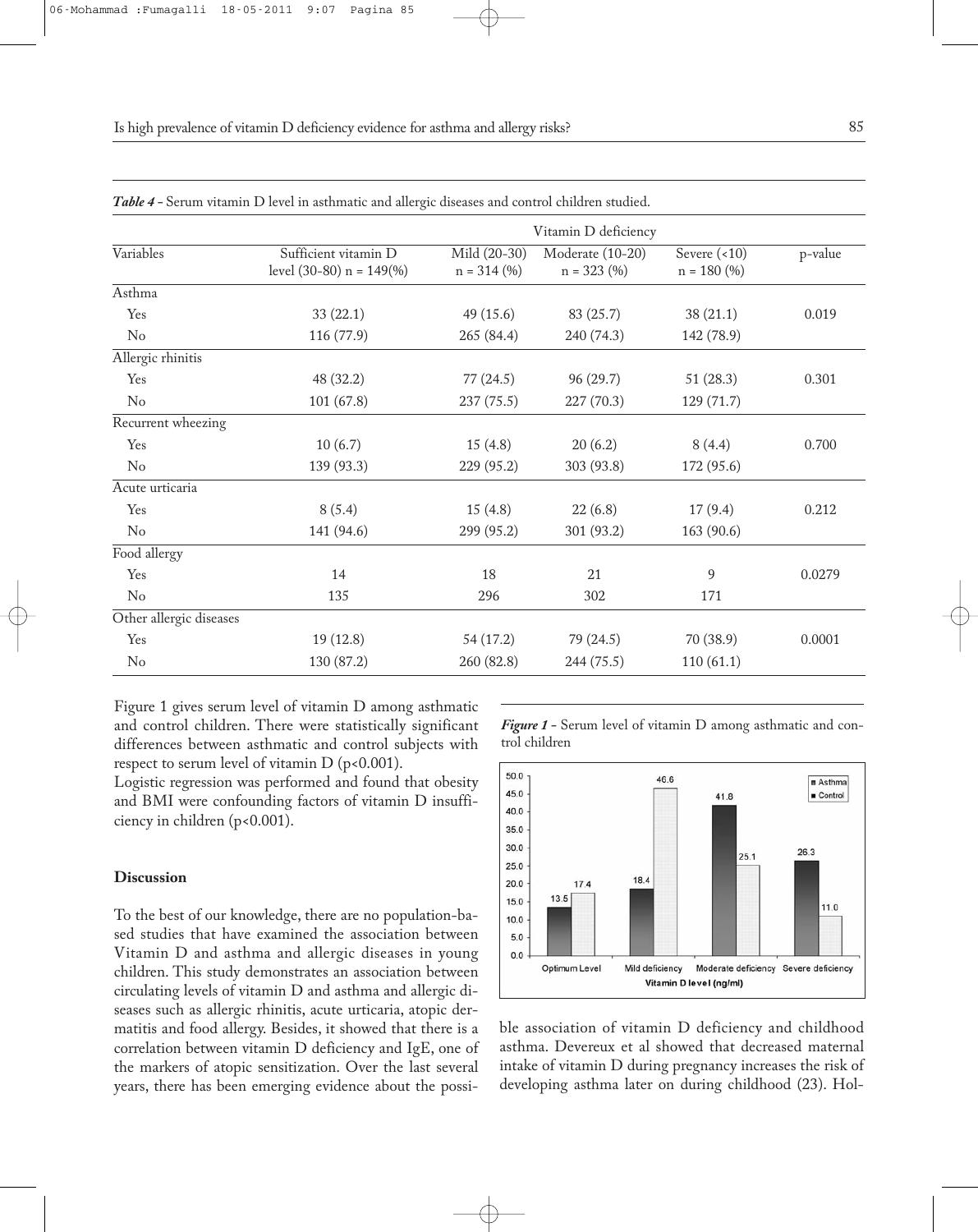quin study on 36 asthmatic, age 11-54 year old, revealed lower vitamin D levels in asthmatics compared to controls (p=0.03) (24). Pascual et al (25) revealed that serum vitamin D levels correlated with lung functions tests, namely FEV1 and FVC, in asthmatics. Brehm et al study on serum vitamin D levels form 1024 children with mild-tomoderate asthma showed that vitamin D insufficiency is associated with higher risk of severe asthma exacerbations over a 4-year period (26). Furthermore, it has been reported that vitamin D deficiency in childhood asthma are associated with increased inhaled and oral steroid use (27).

As far as the association of vitamin D levels with other allergic diseases, data from USA and Australia indicates a possible role for vitamin D in the pathogenesis of anaphylaxis, as noticed by the geographic variations in epinephrine prescriptions (28, 29). The analysis of data from the Third National Health and Nutrition Examination Survey (NHANES III) on 18,228 adults identified a higher prevalence of allergic rhinitis with vitamin D serum levels (30). There are no studies on vitamin D levels with acute urticaria in children. However, Thorp study on 50 adults with chronic urticaria showed that vitamin levels were significantly lower in subjects with chronic urticaria compared with controls (p=0.16) (31). In atopic dermatitis subjects, vitamin D supplementation induced local cathelicidin production, thus reducing defects in the innate immune system that might be responsible for increase in cutaneous infections (32). Record review of 1002 young children presenting to the emergency departments with food allergy reactions showed seasonal variation food allergy of with season of birth of the child, possibly indicating an involvement of vitamin D in the pathogenesis of food allergy (33).

In our study, of the markers of atopy, only serum IgE levels revealed a significant inverse correlation with vitamin D levels in asthmatic children compared with controls (p=0.001). Devereux recently showed that serum vitamin D levels were found to be inversely associated with markers of asthma severity in asthmatic children (23). Effects of vitamin D on the immune system has been reviewed elsewhere (34, 35). It has important immunomodulatory properties and it enhances innate immunity by inducing the expression of antimicrobial substances, cathelicidins (32), and also increasing regulatory T cells (Tregs) (36), the cells that cells play a important role in controlling allergic diseases such as asthma (37).

Vitamin D supplementation potentially has a paradoxical effect on development of later allergy (38), and it has been revealed that 25(OH)D levels are associated with elevated IgE concentrations (39). In our sample, this is vitamin D supplementation is unlikely to have contributed in development of allergy since routine vitamin D supplementation has just been introduced very recently. Hughes et al (40), have demonstrated the possible role of geographic factors such as latitude and exposure to ultraviolet radiation and vitamin D on development of asthma and hay fever among Australian children. In our study, latitude and exposure to ultraviolet radiation exposure could be confounding factors. However, we think they had limited if any effect for the following reasons: the first, unlike Australia, Qatar is a geographically limited area; second, the population we studied is limited to the capital, Doha; third and the exposure to ultraviolet radiation in our sample is expected to be same in the study and control groups.

In addition, obesity and BMI were confounding factors of vitamin D insufficiency in children. These two factors have been shown to be associated with vitamin D insufficiency in children as well as adults (38-39).

Strengths of our study include large sample size, casecontrol designed, age, gender and ethnicity-matched, and physician-diagnosed asthma and allergic diseases. There are few limitations in our study including lack of data oral intake of vitamin D and sun exposure, and the number of different types of allergic diseases was relatively small.

#### **Conclusion**

The present study revealed that vitamin D deficiency was higher in asthmatic children compared to healthy children. Vitamin D deficiency was associated allergic rhinitis, acute urticaria, atopic dermatitis and food allergy, some markers of atopy thus increasing risk of asthma and allergic diseases. Supplementing infants with vitamin D might be a safe and effective strategy for reducing the risk of asthma and allergic diseases, but further studies need to be done.

# **Acknowledgement**

This work was generously supported and funded by the *Qatar Foundation Grant No. NPRP08-760-3-153.* The authors would like to thank the Hamad Medical Corporation for their support and ethical approval.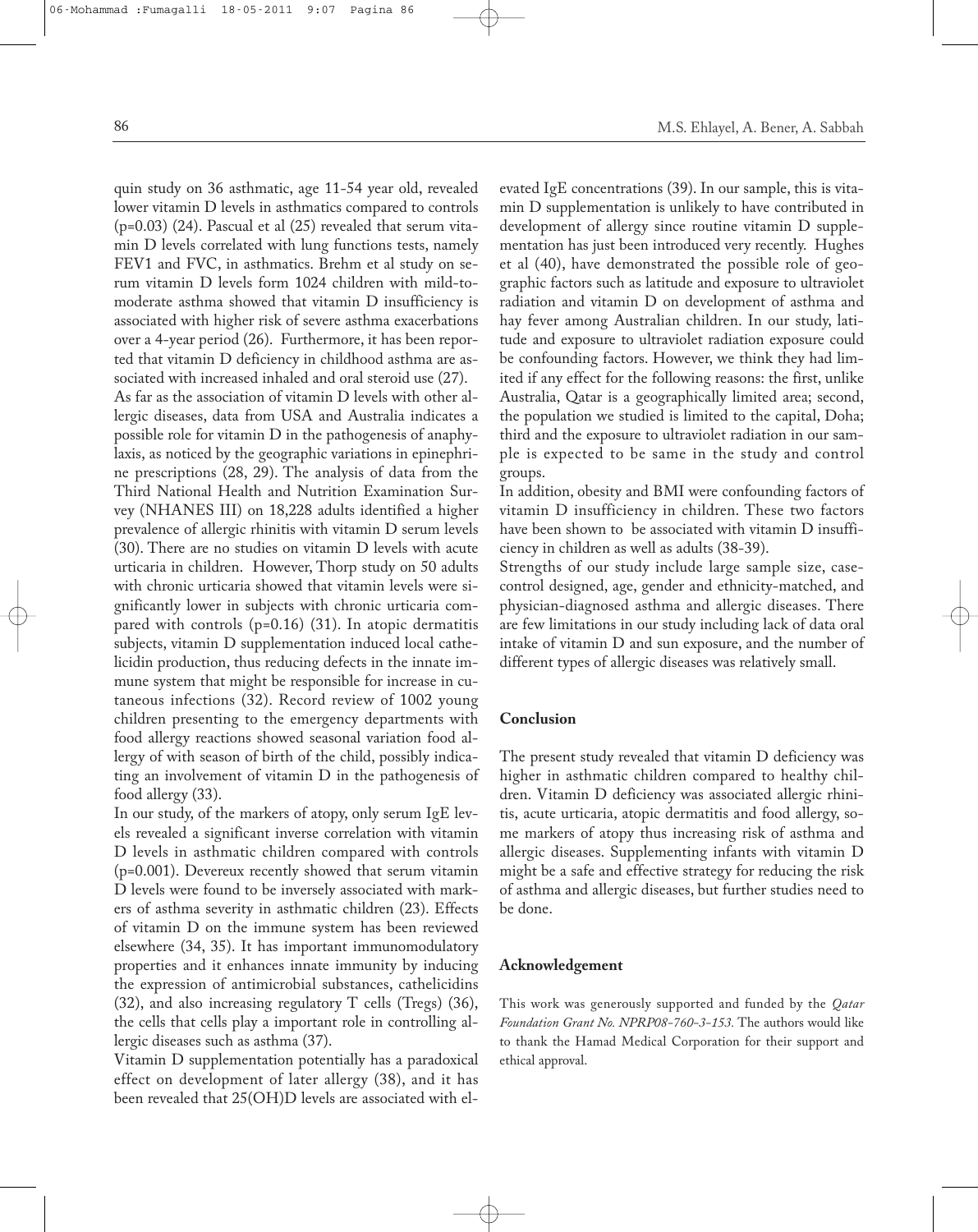# **References**

- 1. Masoli M, Fabian D, Holt S, Beasley R. Global Initiative for Asthma (GINA) Program. The global burden of asthma: executive summary of the GINA Dissemination Committee report. Allergy 2004; 59:469-78.
- 2. Accordini S, Corsico A, Cerveri I, Gislason D, et al. The socioeconomic burden of asthma is substantial in Europe. Allergy 2008; 63:116-24.
- 3. Bahadori K, Doyle-Waters MM, Marra C, et al. Economic burden of asthma: a systematic review. BMC Pulmonary Medicine, 2009; 9:24.
- 4. Xepapadaki P, Papadopoulos NG. Childhood asthma and infection: virus-induced exacerbations as determinants and modifiers. Eur Respir J 2010; 36:438-45.
- 5. Peden DB. The epidemiology and genetics of asthma risk associated with air pollution. J Allergy Clin Immunol 2005:213-9.
- 6. Martinez FD. Genes, environments, development and asthma: a reappraisal. Eur Respir J 2007; 29:179-84.
- 7. Varraso R, Kauffmann F, Leynaert B, et al. Dietary patterns and asthma in the E3N study. Eur Respir J 2009; 33:33-41.
- 8. Janahi IA, Bener A, Bush A. Prevalence of asthma among Qatari schoolchildren: International study of asthma and allergies in childhood ISAAC Qatar. Paediatric Pulmonology 2006; 41:80-6.
- 9. Bener A, Ehlayel M, Sabbah A. The pattern of genetics of paediatric extrinsic asthma risk factors in polluted environment. Allergy Immunol (Paris). 2007; 39(2):58-63.
- 10. Al-Riyami BM, Al-Rawas OA, Al-Riyami AA, Jasim LG, Mohammed AJ. A relatively high prevalence and severity of asthma, allergic rhinitis and atopic eczema in school children in the Sultanate of Oman. Respirology 2003; 8:69-76.
- 11. Bener A, Abdulrazzaq YM, Al Mutawwa J, Debuse P. Genetics and environmental factors associated with asthma. Human Biol 1996; 68:405-14.
- 12. Martinez FD. Genes, environments, development and asthma: a reappraisal. Eur Respir J 2007; 29:179-84.
- 13. Prentice A. Vitamin D deficiency: a global perspective. 2008 Nutrition Rev; 66(Suppl 2):S153-S64.
- 14. Whiting SJ, Green TJ, Calvo MS. Vitamin D intakes in North America and Asia-Pacific countries are not sufficient to prevent vitamin D insufficiency. J Steroid Biochem Mol Biol 2007 103:626-30.
- 15. Bapai A, Bardia A, Mantan M, Hari P, Bagga A. Non-azotemic refractory rickets in Indian children. Indian Pediatr 2005; 42:23- 30.
- 16. El-Rassi R, Baliki G, Fulheihan GE. Vitamin D status in Middle East and Africa. http://www.iofbonehealth.org/download/ osteofound/filemanager/health\_professionals/pdf/Vitamin-D-reports/Vitamin\_D-MEast\_Africa.pdf (last visit March 12<sup>th</sup>, 2011).
- 17. Bener A, Al-Ali M, Hoffmann GF. Vitamin D deficiency in healthy children in a sunny country: associated factors. Int J Food Science and Nutrition 2009; 60(S5):60-70.
- 18. Bener A, Al-Ali M, Hoffmann GF. High prevalence of vitamin D deficiency in young children in a highly sunny humid country: A global health problem. Minerva Pediatrica 2009; 61:15-22
- 19. Bener A, Alsaied A, Al-Ali M, et al. High Prevalence of vitamin D veficiency in type 1 diabetes mellitus and healthy children. Acta Diabetologica 2009; 46:183-9.
- 20. Majid Molla AM, Badawi MH, Al-Yaish S, Sharma P, El-Salam

RS. Risk factors for nutritional rickets among children in Kuwait. Pediatr Int 2000; 42:280-4.

- 21. Dawodu A, Khadir A, Hardy DJ, Varady E. Nutritional rickets in UAE: an unresolved cause of childhood morbidity. Middle E Paediatr 2002; 7:12-4.
- 22. Al-Mustafa ZH, Al-Madan M, Al-Majid HJ, Al-Muslem S, Al-Ateeq S, Al-Ali AK. Vitamin D deficiency and rickets in the Eastern Province of Saudi Arabia. Annals of Tropical Paediatrics 2007; 27:63-7.
- 23. Devereux G, Litonjua AA, Turner SW, et al. Maternal vitamin D intake during pregnancy and early childhood wheezing. Am J Clin Nutr 2007; 85:853-9.
- 24. Holguin F, Aujla SJ, Trudeau J, Kolls JK, Wenzel SE. Severe african american asthmatics have lower vitamin D levels when compared to severe caucasian asthmatics. Am J Respir Crit Care Med 2010; 181:A5621.
- 25. Pascual RM, Moore WC, Peters SP, et al. Serum vitamin D levels are inversely correlated with FEV1 and FVC in asthma. Am J Respir Crit Care Med 2010; 181:A6800.
- 26.Brehm JM, Schuemann B, Fuhlbrigge AL, et al. Serum vitamin D levels and severe asthma exacerbations in the Childhood Asthma Management Program study. Allergy Clin Immunol J 2010; 126: 52- 8.
- 27. Searing DA, Zhang Y, Murphy JR, Hauk PJ, Goleva E, Leung DY. Decreased serum vitamin D levels in children with asthma are associated with increased corticosteroid use. J Allergy Clin Immunol 2010; 125:995-1000.
- 28. Camargo CA Jr, Clark S, Kaplan MS, Lieberman P, Wood RA. Regional differences in EpiPen prescriptions in the United States: the potential role of vitamin D. J Allergy Clin Immunol 2007; 120:131-6.
- 29. Mullins RJ, Clark S, Camargo CA Jr. Regional variation in epinephrine autoinjector prescriptions in Australia: more evidence for the vitamin D-anaphylaxis hypothesis. Ann Allergy Asthma Immunol 2009; 103:488-95.
- 30. Wjst M, Hyppönen E. Vitamin D serum levels and allergic rhinitis. Allergy 2007; 62:1085-6.
- 31. Thorp WA, Goldner W, Meza J, Poole JA. Reduced vitamin D levels in adult subjects with chronic urticaria. J Allergy Clin Immunol 2010; 126:413.
- 32. Hata TR, Kotol P, Jackson M, et al. Administration of oral vitamin D induces cathelicidin production in atopic individuals. J Allergy Clin Immunol 2008; 122:829-31.
- 33. Vassallo MF, Banerji A, Rudders SA, Clark S, Mullins RJ, Camargo CA Jr. Season of birth and food allergy in children. Ann Allergy Asthma Immunol 2010; 104:307-13.
- 34. Hewison M. Vitamin D and the intracrinology of innate immunity. Mol Cell Endocrinol 2010; 321:103-11.
- 35. Hewison M. Vitamin D and the immune system: new perspectives on an old theme. Endocrinol Metab Clin North Am 2010; 39:365-79.
- 36. Prietl B, Pilz S,Wolf M, et al. Vitamin D supplementation and regulatory T cells in apparently healthy subjects: vitamin D treatment for autoimmune diseases? Isr Med Assoc J 2010; 12:136-9.
- 37. Ray A, Khare A, Krishnamoorthy N, Qi Z, Ray P. Regulatory T cells in many flavors control asthma. Mucosal Immunol 2010; 3:216-29.
- 38. Wjst M.The vitamin D slant on allergy. Pediatr Allergy Immunol. 2006 Nov;17(7):477-83.